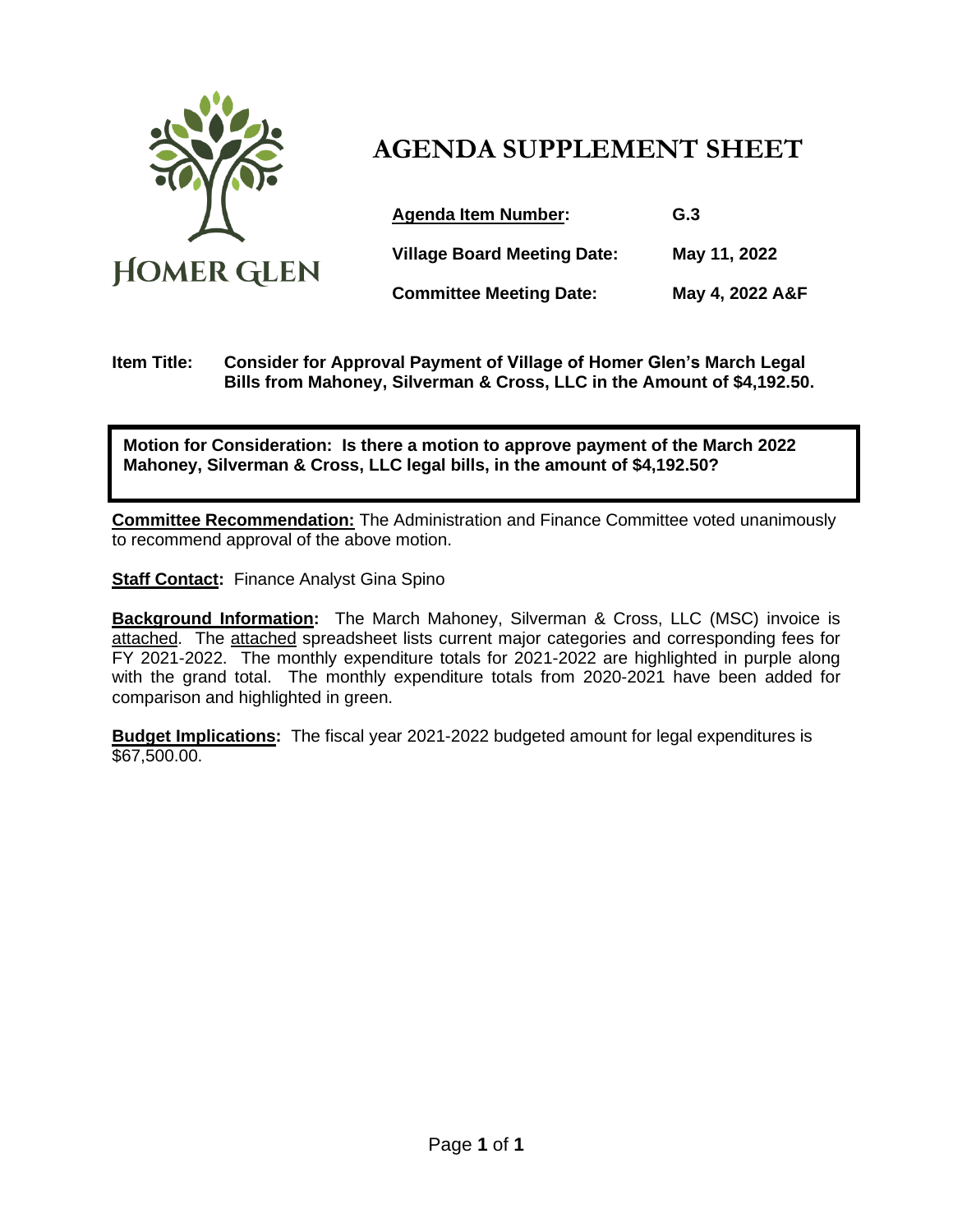

# **Mahoney Silverman & Cross, LLC**

822 Infantry Drive, Suite 100 Joliet, IL 60435 (815) 730-9500 EIN: 26-1168912

|                              | Invoice Number:                    | 58984      |
|------------------------------|------------------------------------|------------|
|                              | Invoice Date:                      | 04/13/2022 |
| Village of Homer Glen        | Due Date:                          | 05/13/2022 |
| Attn: Gina Spino (Via Email) | Case:                              | 1865       |
| 14240 W. 151st Street        | For services through: $03/31/2022$ |            |
| Homer Glen, IL 60491         |                                    |            |

#### **INVOICE SUMMARY**

*See attached detail*

| <b>Description</b>                                             | Amount     |
|----------------------------------------------------------------|------------|
| Invoice for Professional Services rendered through: 03/31/2022 | \$4,192.50 |
| <b>TOTAL CURRENT CHARGES</b>                                   | \$4,192.50 |

| <b>Matter Name</b>        | Fees                                    | <b>Expenses</b> | Amount     |
|---------------------------|-----------------------------------------|-----------------|------------|
| 001 - General             | \$1,365.00                              | \$0.00          | \$1,365.00 |
| 002 - Meetings            | \$1,755.00                              | \$0.00          | \$1,755.00 |
| 007 - Planning and Zoning | \$146.25                                | \$0.00          | \$146.25   |
| 017 - Personnel           | \$243.75                                | \$0.00          | \$243.75   |
| 037 - Zoning Issues       | \$487.50                                | \$0.00          | \$487.50   |
| 040 - Ordinances          | \$146.25                                | \$0.00          | \$146.25   |
| 061 - Dog Bite Case       | \$48.75                                 | \$0.00          | \$48.75    |
|                           | <b>Total Amount Due on this Invoice</b> |                 | \$4,192.50 |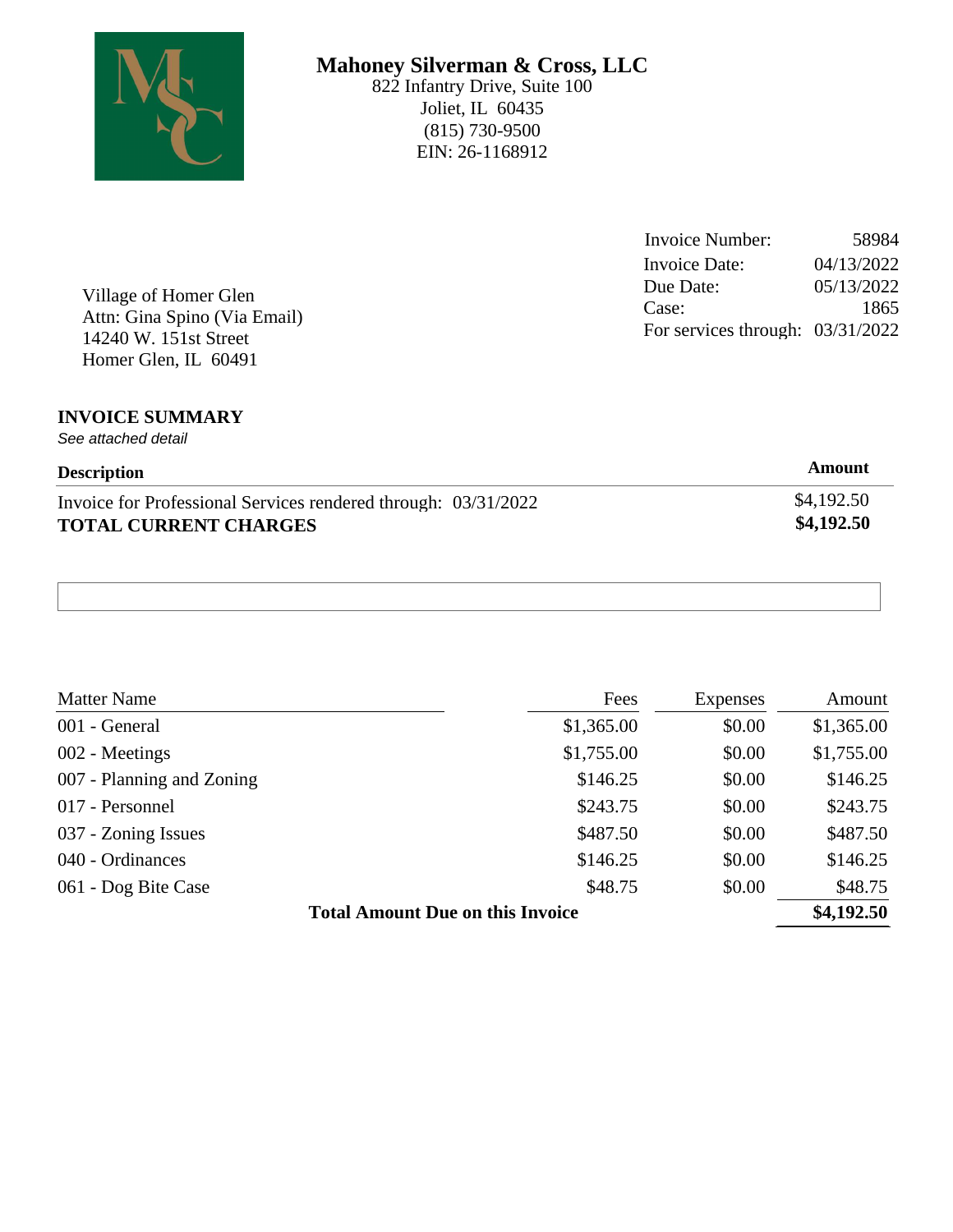| Invoice For Homer Glen, Village of | Invoice Number            | 58984 |
|------------------------------------|---------------------------|-------|
|                                    | Invoice Date $04/13/2022$ |       |
|                                    | Page                      |       |
|                                    |                           |       |

#### **Matter: 001 - General**

| 03/04/2022 | <b>EPH</b> | Review correspondence and documents; telephone<br>conference with staff regarding potential pre-annexation<br>agreement.                                 | 1.00 | \$195 | 195.00 |
|------------|------------|----------------------------------------------------------------------------------------------------------------------------------------------------------|------|-------|--------|
| 03/09/2022 | <b>EPH</b> | Telephone conference with Clerk regarding Business<br><b>Registration Ordinance.</b>                                                                     | 0.25 | \$195 | 48.75  |
| 03/11/2022 | EPH        | Extensive telephone conference with interim Village<br>Manager regarding various pending matters-road district<br>property, lot split and personnel.     | 0.75 | \$195 | 146.25 |
| 03/17/2022 | <b>EPH</b> | Telephone conference with Interim Village Manager<br>regarding upcoming agenda for special meeting.                                                      | 0.25 | \$195 | 48.75  |
| 03/18/2022 | <b>EPH</b> | Telephone conferences with Interim Village Manager and<br>Clerk regarding upcoming special meeting and agenda<br>questions.                              | 0.50 | \$195 | 97.50  |
| 03/21/2022 | <b>EPH</b> | Telephone conferences with Mayor and Clerk regarding<br>special meeting and related issues.                                                              | 0.50 | \$195 | 97.50  |
| 03/22/2022 | <b>EPH</b> | Conference with Hannah related to research on special<br>meeting issues.                                                                                 | 0.25 | \$195 | 48.75  |
| 03/22/2022 | <b>EPH</b> | Telephone conference with Interim Village Manager<br>regarding agenda items for upcoming meeting.                                                        | 0.25 | \$195 | 48.75  |
| 03/23/2022 | <b>EPH</b> | Telephone conference with Mayor regarding upcoming<br>meeting and reviewing of agenda items.                                                             | 0.25 | \$195 | 48.75  |
| 03/23/2022 | <b>EPH</b> | Review information related to Homer Glen litigation<br>matter; correspondence with interim Village Manager<br>regarding same.                            | 0.50 | \$195 | 97.50  |
| 03/23/2022 | <b>EPH</b> | Correspondence with Interim Village Manager regarding<br>pending case and Mike S. needed as witness.                                                     | 0.25 | \$195 | 48.75  |
| 03/23/2022 | <b>HRL</b> | Researched special meeting issues.                                                                                                                       | 0.75 | \$195 | 146.25 |
| 03/24/2022 | <b>EPH</b> | Telephone conference with employee regarding FMLA<br>leave.                                                                                              | 0.25 | \$195 | 48.75  |
| 03/24/2022 | EPH        | Telephone conference with staff regarding access easement<br>matter and administrative hearings issue; review<br>correspondence regarding road easement. | 0.50 | \$195 | 97.50  |
| 03/28/2022 | EPH        | Telephone conference with Village Clerk regarding agenda<br>items and special meeting questions related to remote<br>attendance.                         | 0.25 | \$195 | 48.75  |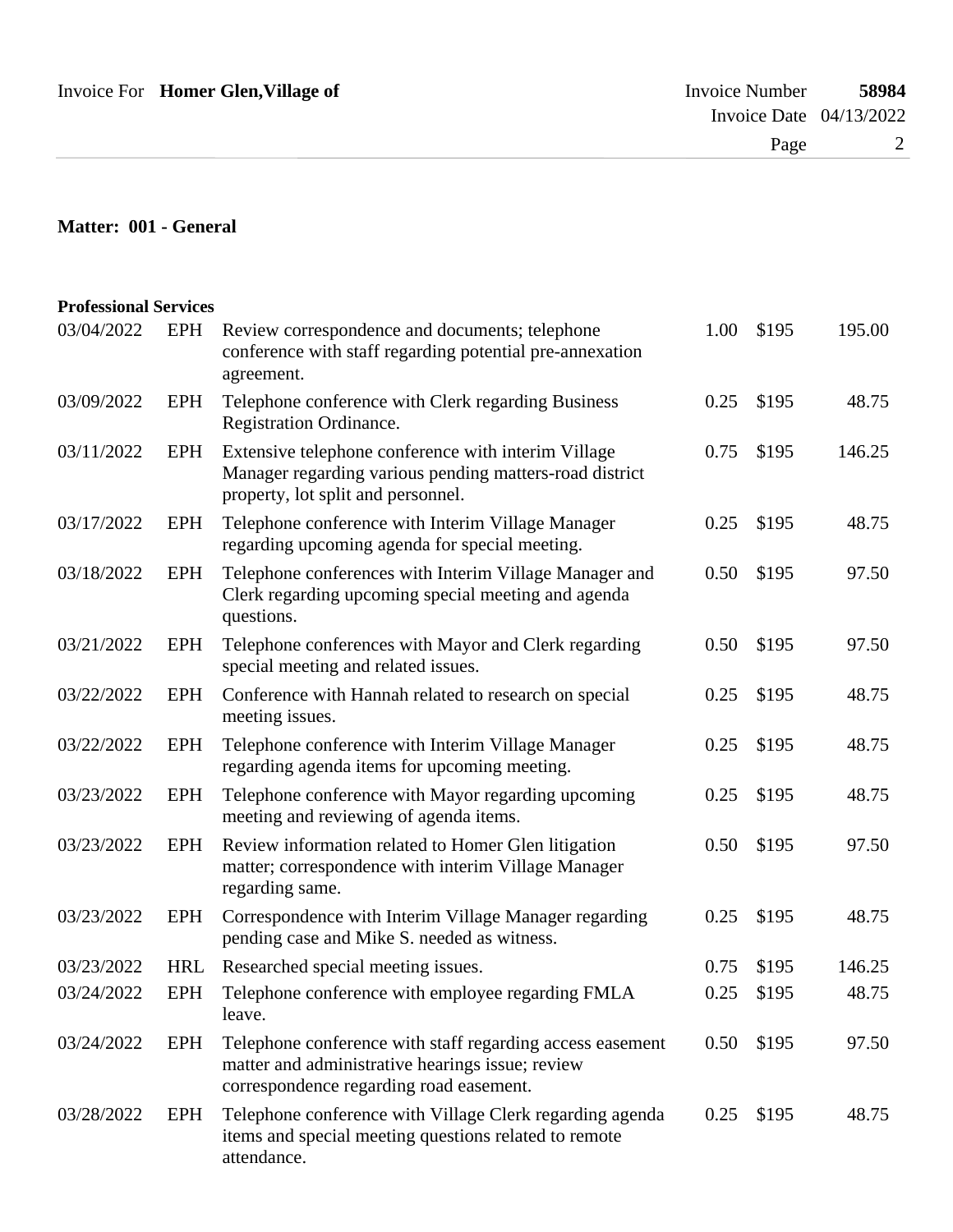| Invoice For Homer Glen, Village of |     | <b>Invoice Number</b>                                                                            | 58984                     |          |
|------------------------------------|-----|--------------------------------------------------------------------------------------------------|---------------------------|----------|
|                                    |     |                                                                                                  | Invoice Date $04/13/2022$ |          |
|                                    |     |                                                                                                  | Page                      | 3        |
| 03/29/2022                         | EPH | Extensive telephone conference with clerk regarding FOIA<br>requests and employment information. | 0.50 \$195                | 97.50    |
|                                    |     | Fee Total                                                                                        | 7.00/hrs                  | 1,365.00 |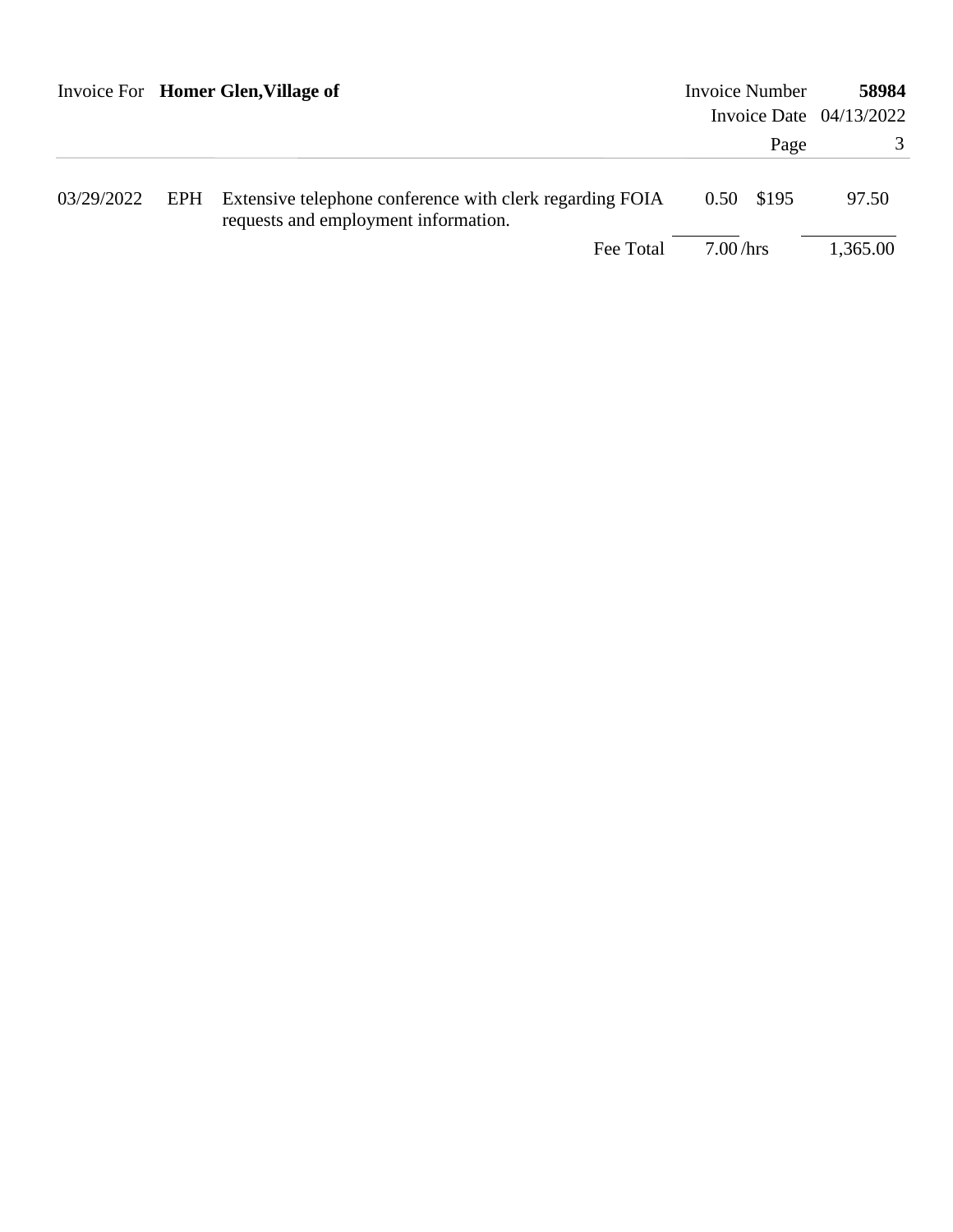| Invoice For Homer Glen, Village of | <b>Invoice Number</b>     | 58984 |
|------------------------------------|---------------------------|-------|
|                                    | Invoice Date $04/13/2022$ |       |
|                                    | Page                      |       |
|                                    |                           |       |

## **Matter: 002 - Meetings**

| <b>Professional Services</b> |                                                                                                         |          |            |          |
|------------------------------|---------------------------------------------------------------------------------------------------------|----------|------------|----------|
|                              | 03/09/2022 EPH Review agenda and packet; preparation and attend board<br>meeting and executive session. |          | 5.00 \$195 | 975.00   |
|                              | $03/23/2022$ EPH Preparation and attend board meeting and closed session.                               |          | 4.00 \$195 | 780.00   |
|                              | Fee Total                                                                                               | 9.00/hrs |            | 1,755.00 |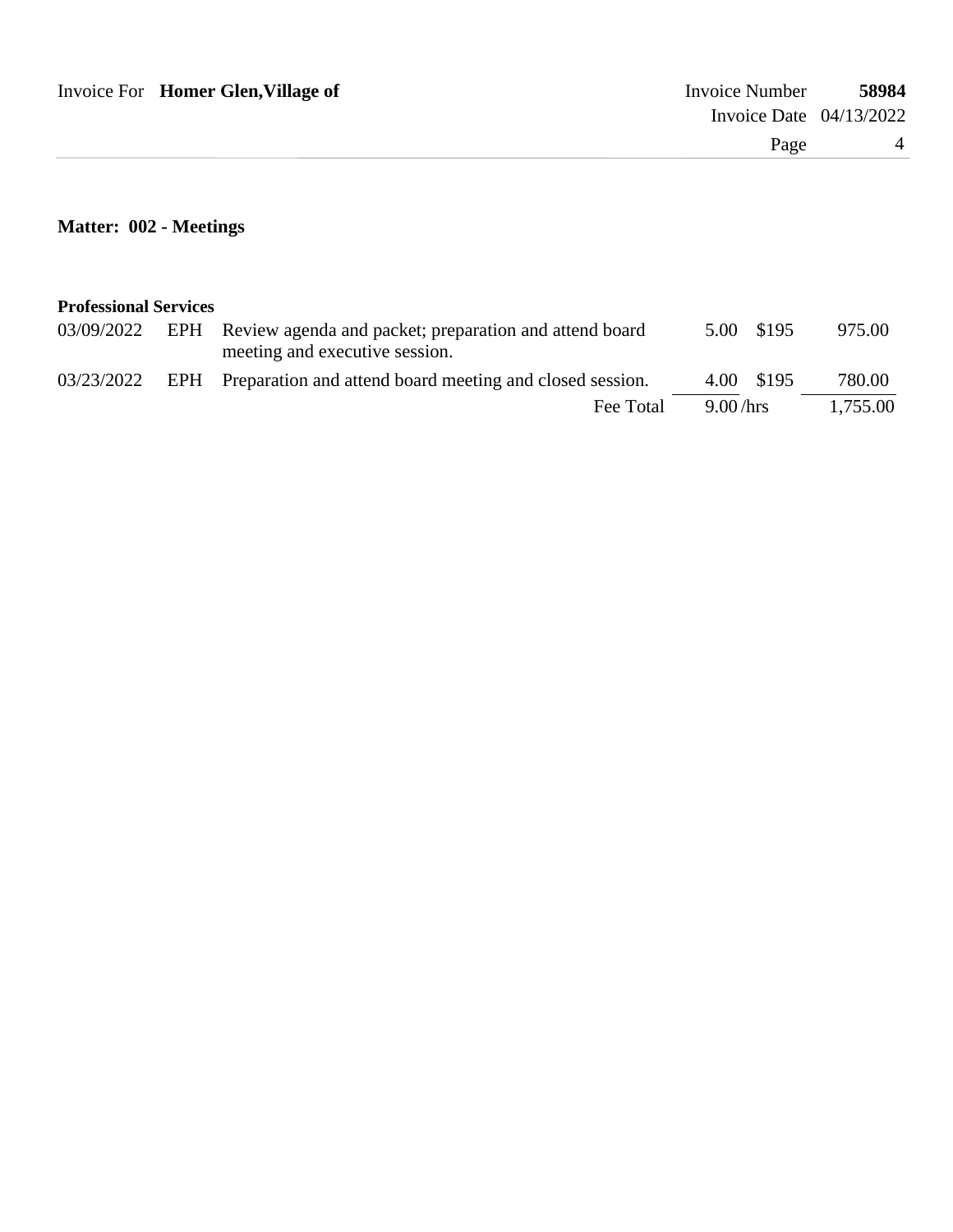| Invoice For Homer Glen, Village of | <b>Invoice Number</b>     | 58984 |
|------------------------------------|---------------------------|-------|
|                                    | Invoice Date $04/13/2022$ |       |
|                                    | Page                      |       |
|                                    |                           |       |

## **Matter: 007 - Planning and Zoning**

|  | $03/17/2022$ HRL Correspondence with EPH on meaning of appeal under<br>Zoning Ordinance. Research on same. |             | 0.50 \$195   | 97.50  |
|--|------------------------------------------------------------------------------------------------------------|-------------|--------------|--------|
|  | 03/29/2022 EPH Telephone conference with staff regarding letter of credit<br>issues for development.       |             | $0.25$ \$195 | 48.75  |
|  | Fee Total                                                                                                  | $0.75$ /hrs |              | 146.25 |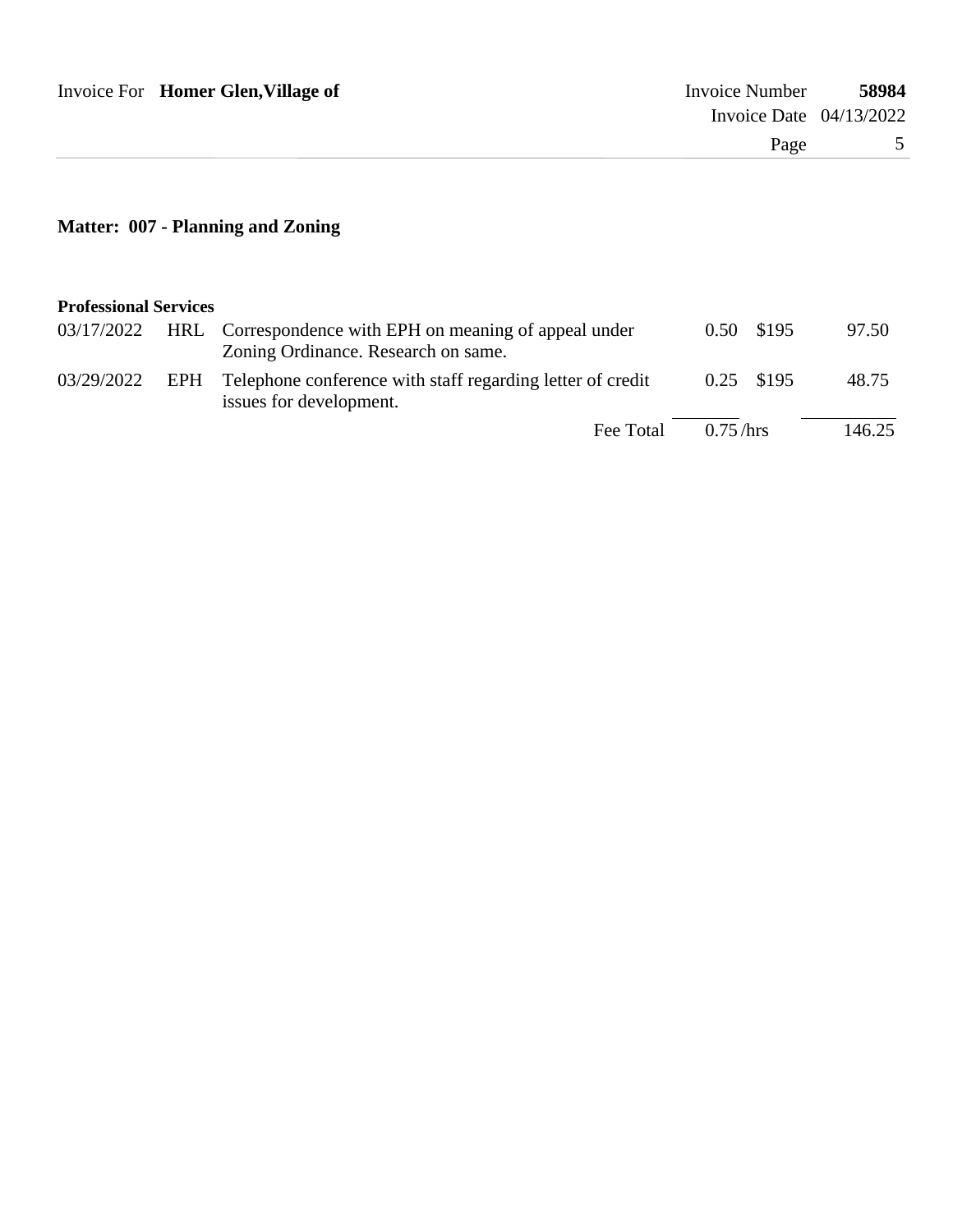| <b>Invoice Number</b>     | 58984 |
|---------------------------|-------|
| Invoice Date $04/13/2022$ |       |
| Page                      | 6.    |
|                           |       |

#### **Matter: 017 - Personnel**

| 03/22/2022 | EPH Correspondence regarding Village Manager contract.                     |          | 0.25 \$195 | 48.75  |
|------------|----------------------------------------------------------------------------|----------|------------|--------|
| 03/28/2022 | EPH Telephone conference with staff regarding employee related<br>issues.  | 0.25     | \$195      | 48.75  |
| 03/29/2022 | EPH Conference with Marron research issues related to<br>personnel issues. |          | 0.25 \$195 | 48.75  |
| 03/29/2022 | MAM Research related to personnel issues                                   |          | 0.50 \$195 | 97.50  |
|            | Fee Total                                                                  | 1.25/hrs |            | 243.75 |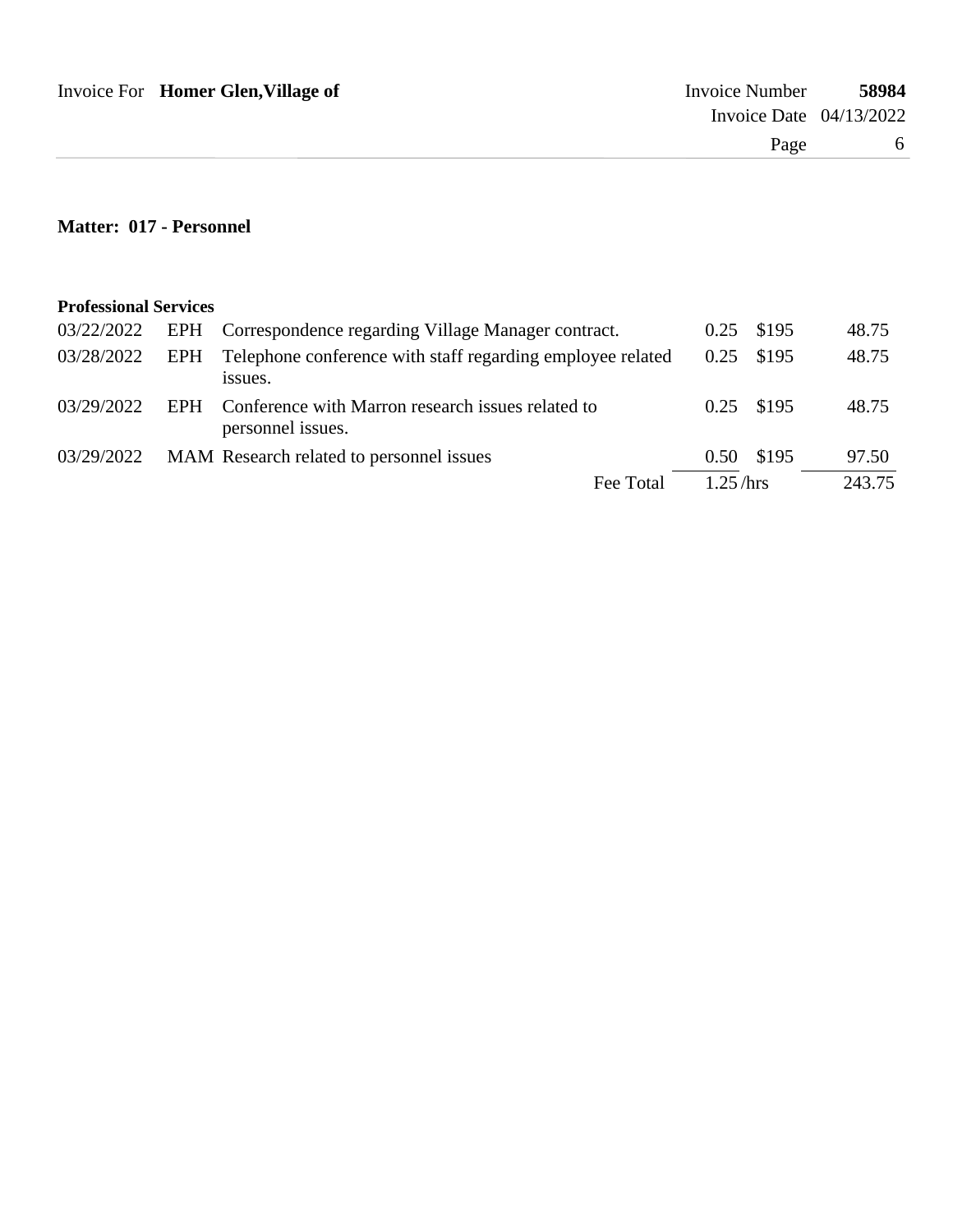| Invoice For Homer Glen, Village of | Invoice Number            | 58984 |
|------------------------------------|---------------------------|-------|
|                                    | Invoice Date $04/13/2022$ |       |
|                                    | Page                      |       |

## **Matter: 037 - Zoning Issues**

| 03/09/2022 | EPH        | Telephone conference with Village Manager and staff<br>regarding zoning issue related to remand to planning<br>committee. | 0.25     | \$195 | 48.75  |
|------------|------------|---------------------------------------------------------------------------------------------------------------------------|----------|-------|--------|
| 03/01/2022 | EPH        | Correspondence with staff regarding Annico property and<br>potential issues.                                              | 0.25     | \$195 | 48.75  |
| 03/03/2022 | <b>EPH</b> | Telephone conference with staff regarding map amendment<br>issues and expiration.                                         | 0.25     | \$195 | 48.75  |
| 03/04/2022 | EPH        | Telephone conference with interim Village Manager and<br>staff regarding application for zoning amendment.                | 0.25     | \$195 | 48.75  |
| 03/17/2022 | EPH        | Research and conference with Hannah regarding appeal<br>process and judicial review.                                      | 1.00     | \$195 | 195.00 |
| 03/18/2022 | EPH        | Telephone conference with staff regarding upcoming<br>zoning cases and related issues.                                    | 0.50     | \$195 | 97.50  |
|            |            | Fee Total                                                                                                                 | 2.50/hrs |       | 487.50 |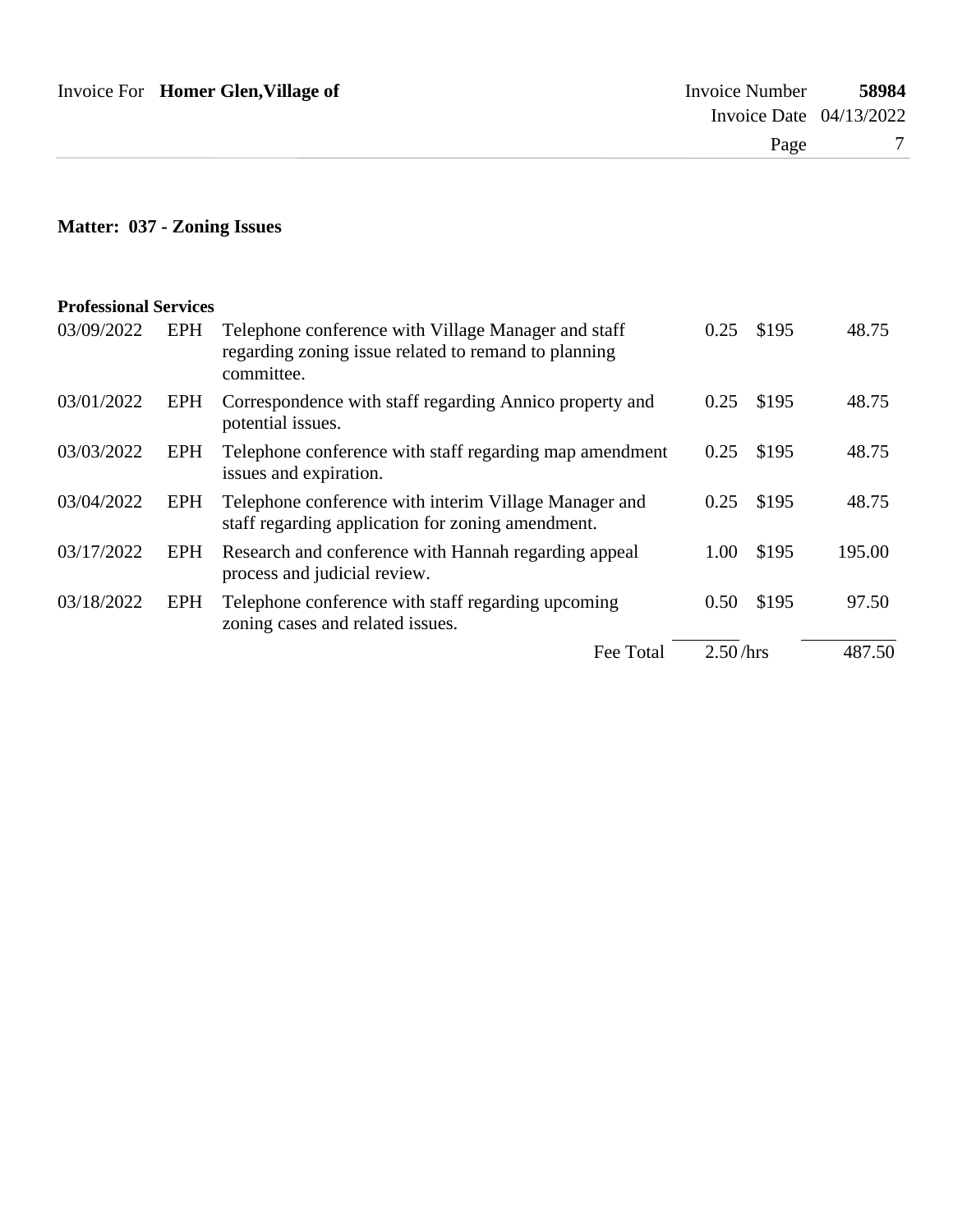| Invoice For Homer Glen, Village of | Invoice Number            | 58984 |
|------------------------------------|---------------------------|-------|
|                                    | Invoice Date $04/13/2022$ |       |
|                                    | Page                      | 8     |
|                                    |                           |       |

### **Matter: 040 - Ordinances**

| <b>Professional Services</b> |                                                                                                                                          |             |        |
|------------------------------|------------------------------------------------------------------------------------------------------------------------------------------|-------------|--------|
|                              | 03/16/2022 EPH Review draft ordinance regarding annexation fees;<br>telephone conference with interim Village Manager<br>regarding same. | 0.75 \$195  | 146.25 |
|                              | Fee Total                                                                                                                                | $0.75$ /hrs | 146.25 |